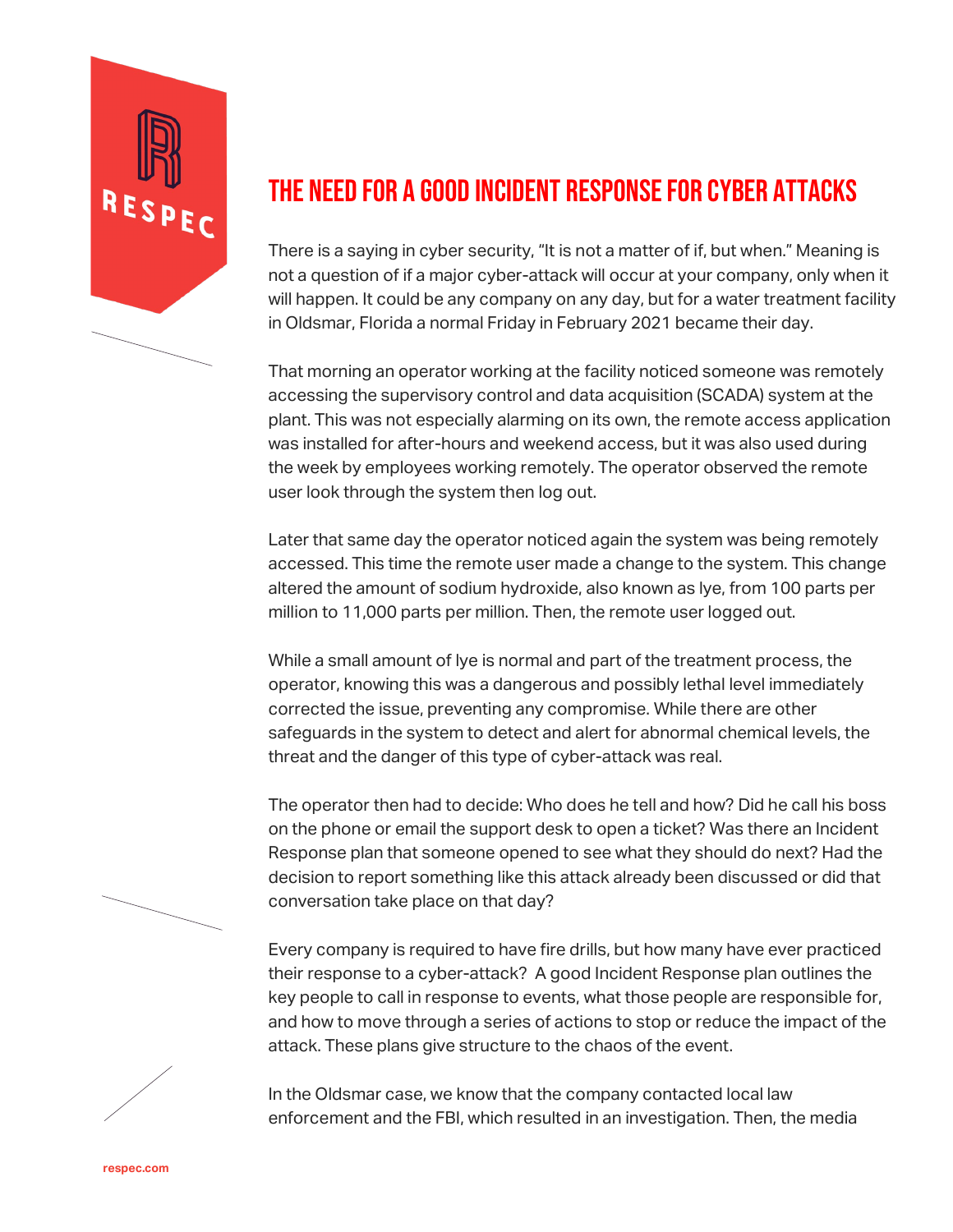

learned about the hack, and versions the story appeared on websites and news channels the following week. Some outlets ran big headlines, questioning if the U.S.'s infrastructure is at risk. Others presented the story as only one more example among their other ransomware and identity theft articles.

There have been follow up articles on the hack and plenty of cybersecurity recommendations after the fact. They highlighted a variety of topics like the dangers of desktop sharing software for external access, the lack of two-factor authentication for external connections, the need for stronger password polices, the use of outdated and unpatched software and operation systems, configurations set for 'ease of use' instead of stricter security.

All are valid subjects to those still in need of maturing their initial security posture to one of action, instead of reaction, and should be explored in depth and reviewed as part of a security assessment and part of a security plan.

No matter the industry you are in, how do you think an employee at your organization would react to a cyber-attack? How prepared is your company as a whole to respond to a cyber threat? If you are not sure of the answers you need to start asking questions.

Every employee needs to be trained and understand what they should do in a cyber-attack situation. There should be an existing Incident Response plan available for reference in times of crisis and a Disaster Recovery plan for how to restore operations after the event.